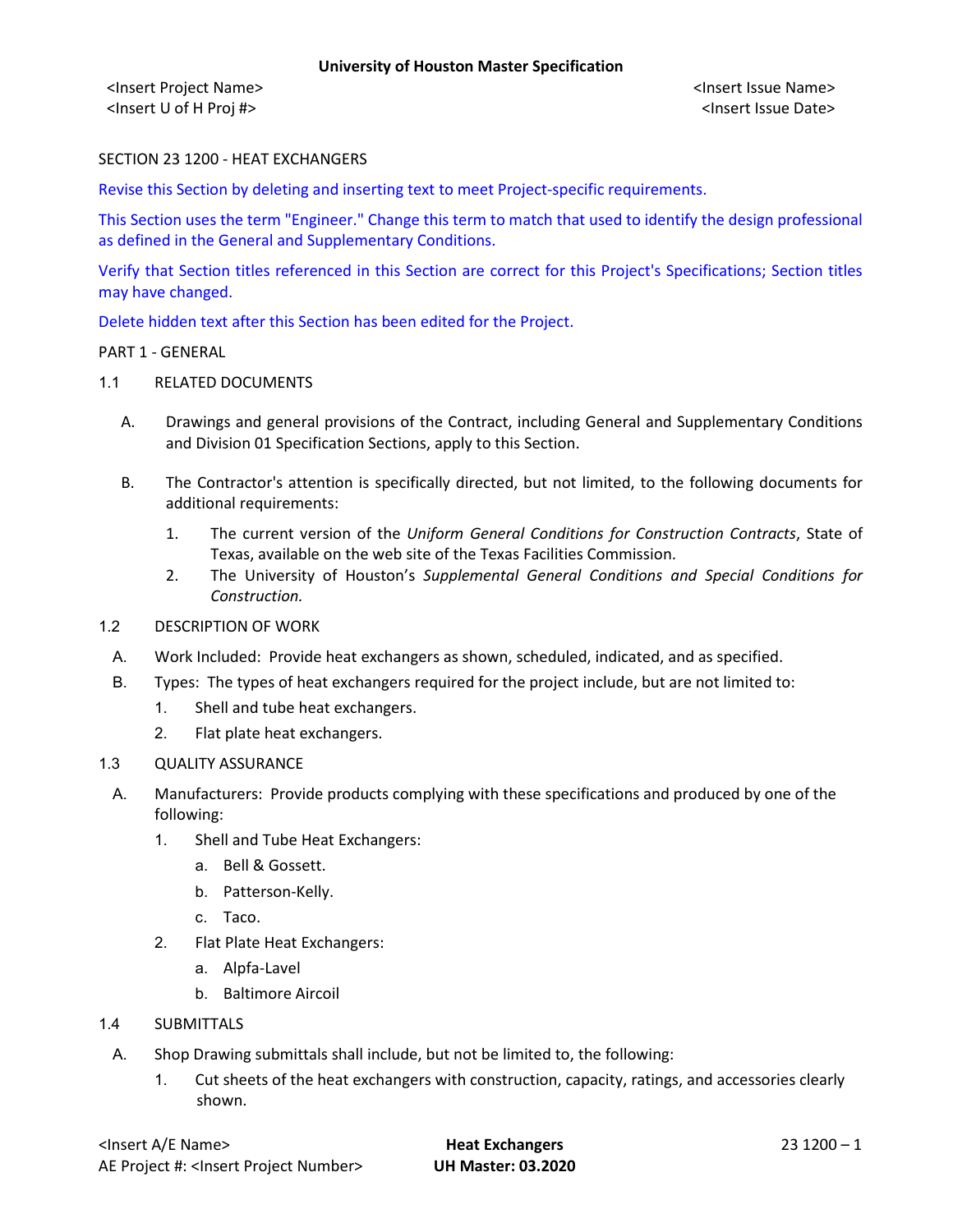## **University of Houston Master Specification**

<Insert Project Name> <Insert Issue Name> <Insert U of H Proj #> <Insert Issue Date>

- 2. Include dimensioned drawings of heat exchangers.
- 3. Additional information as required in Section 23 0100 "Mechanical General Provisions."
- 1.5 PRODUCT DELIVERY, STORAGE AND HANDLING
	- A. Deliver heat exchangers in factory-fabricated water-resistant wrapping.
	- B. Handle heat exchangers carefully to avoid damage to material component, enclosure and finish.
	- C. Store heat exchangers in a clean, dry space and protect from the weather.

## PART 2 - PRODUCTS

- 2.1 SHELL AND TUBE HEAT EXCHANGERS
	- A. General: Provide shell-and-tube heat exchangers, complete with steel supporting saddles.
	- B. Exchangers: Design water-to-water heat exchangers with number of passes and arranged as indicated on the Drawings. **[Steam to hot water converters shall be piped with steam in shell and a minimum of two water passes.]**
	- C. Construction: Construct components of following materials:
		- 1. Components Material

| Shell             | Steel                                                       |
|-------------------|-------------------------------------------------------------|
| Tube sheets       | [Naval Brass] [Muntz Metal]                                 |
| <b>Tubes</b>      | [Stainless Steel] [18 BWG inhibited Copper Admiralty metal] |
|                   | [5/8 inch OD,] [3/4 inch OD,]                               |
| Heads (Removable) | [Cast iron] or [fabricated steel]                           |

- D. Capacity: Provide units with capacities as scheduled on the Drawings. Pressure drops scheduled are maximum. Fouling factor of 0.0005 shall be included. **[Scale factor shall be 0.003.]** Water velocity shall not exceed 4 fps.
- **E. [Steam Connections: Provide steam, condensate, and vent connections to the exchanger shell. Steam inlet connection on shell shall be beyond the tube U-bends to prevent steam impingement on the tubes.]**
- F. ASME Symbol: A manufacturer's data report for pressure vessels, Form No. U-1 as required by the provisions of the ASME Code Rules, shall be furnished to the Engineer for the Owner. This form shall be signed by a qualified inspector holding a National Board commission certifying that construction conforms to the latest ASME Code for Pressure Vessels for 300 psig design pressure and system temperatures as indicated on the Drawings and as detailed on Form No. U-1. The ASME "U" symbol shall be stamped on the heat exchangers.
- G. Mounting Saddles
- H. Painting: Heat exchangers and accessories shall be primed and finish-painted using the manufacturer's standard paint system.
- 2.2 FLAT PLATE HEAT EXCHANGERS
	- A. General: Provide flat plate heat exchangers, complete with frames and accessories.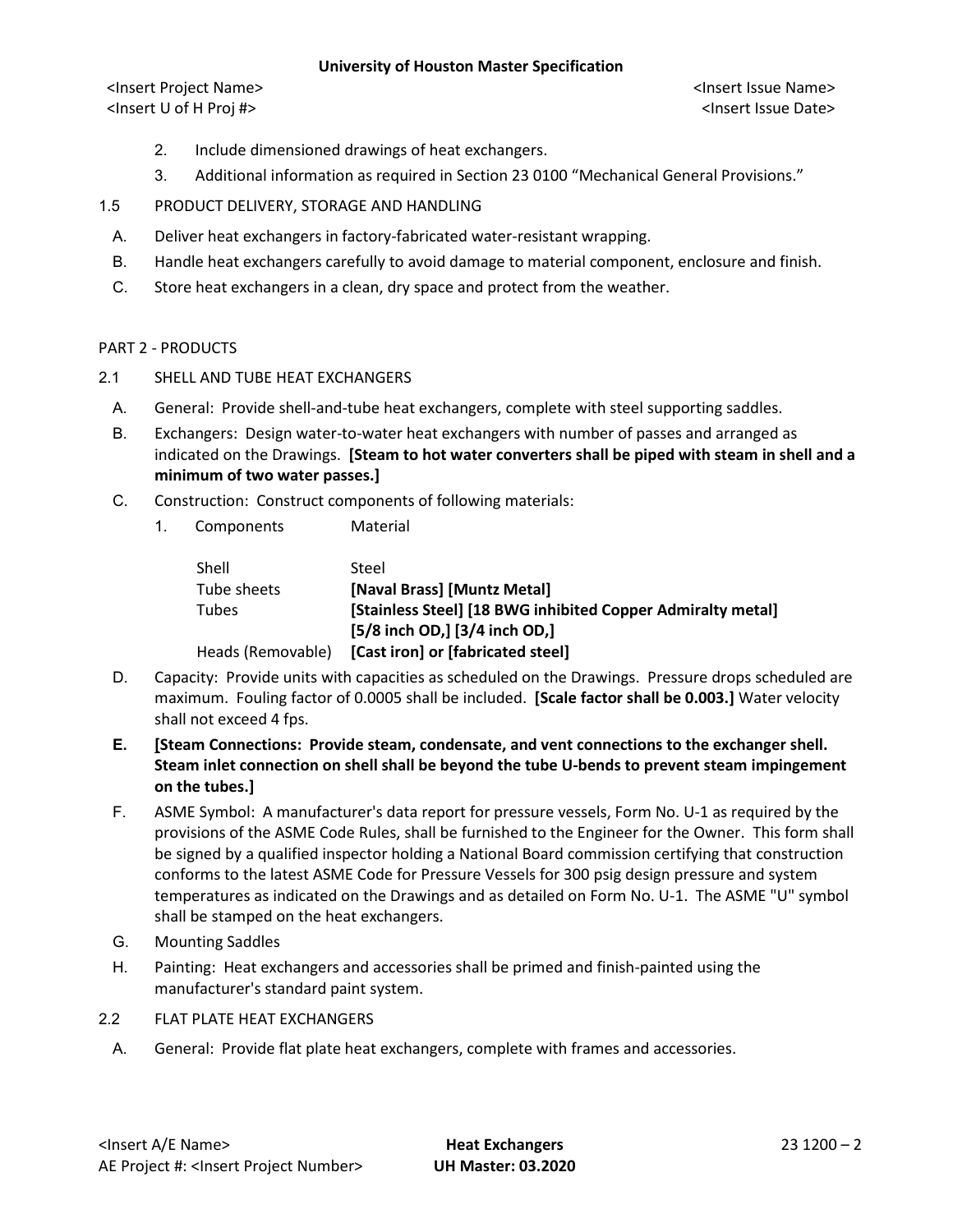### **University of Houston Master Specification**

<Insert Project Name> <Insert Issue Name> <Insert U of H Proj #> <Insert Issue Date>

- B. Exchanger Design: Design flat plate heat exchangers with number of plates and plate size required to provide the scheduled capacity. Pressure drops scheduled are maximum. Fouling factor of 0.0005 shall be included. Water velocity shall not exceed 4fps.
- C. Frame: Heat exchanger shall be provided with an epoxy coated steel frame with lifting lugs. Frame plate and bar design shall permit access to any plate in the plate pack without need to remove any other plates. All plate carrying and guide bar guiding system components shall be stainless steel. Carrying and guiding bars shall be designed for 15% future plate expansion capability. The fixed and movable covers shall be of sufficient thickness for the design pressure and code requirements without additional reinforcements of stiffeners.
- D. Connections: Connections 2 inches and smaller shall be stainless steel NPT type. Connections 2-1/2 inches and larger shall be studded port design to avoid leaks on the port area.
- E. Compression Bolts: The bolting system shall utilize only four compression bolts for opening and closing the unit. Compression bolts shall not require special tools and shall be equipped with lock washers at the movable cover to allow opening and closing of the unit from the fixed cover. Compression bolts shall be equipped with captive nuts at the fixed cover and threaded nuts at the movable cover. Welding of nuts to the compression bolts will not be acceptable. Compression bolts shall have rolled threads to reduce galling and double width hex nuts to adequately distribute bolt load. Bolts shall be factory lubricated and provided with protective plastic sleeves.
- F. Plates: Plates shall be pressed type 304 stainless steel with adequate heat transfer area to provide the scheduled capacity. Each individual plate shall be pressed from a homogeneous single metal sheet. Each transfer plate shall have herringbone corrugations to optimize heat transfer and provide support of adjacent plates. All plates and gaskets shall be permanently marked to identify quality and material. Plates shall incorporate a built-in aligning system. An aluminum plate pack shroud shall be provided.
- G. Gaskets: Gasket material shall be as scheduled or required for the proposed application. Gaskets shall have relieving grooves to prevent intermixing of fluids. All gaskets shall be one piece and shall fit around both the heat transfer areas and port holes. Non-glued gasketing systems are preferred. If adhesive is necessary, it shall be a two component heat cured epoxy glue which is compatible with the gasket materials and heat exchange fluids.
- H. Inspection and Testing: Plate heat exchangers shall be designed to withstand the full test pressure in one circuit with zero pressure in the alternate circuit. All exchangers shall be hydrostatically tested in accordance with ASME Section VIII, Division 1, Paragraph UG-99.
- I. Factory Insulation: Plate heat exchangers shall be provided with a factory installed insulation package. Insulation shall meet the flame spread and smoke developed requirements specified in Section 23 0700 "System Insulation."
- J. Drip Tray: Plate heat exchangers shall be provided with a factory installed drip tray.

# PART 3 - EXECUTION

- 3.1 INSTALLATION
	- A. General: Install in accordance with manufacturer's instructions and ASME Code. Provide a pressure relief valve on closed loop side to prevent excessive buildup of heat or pressure. Relief valve shall be selected to coordinate with the piping system pressure rating.
- 3.2 TESTING